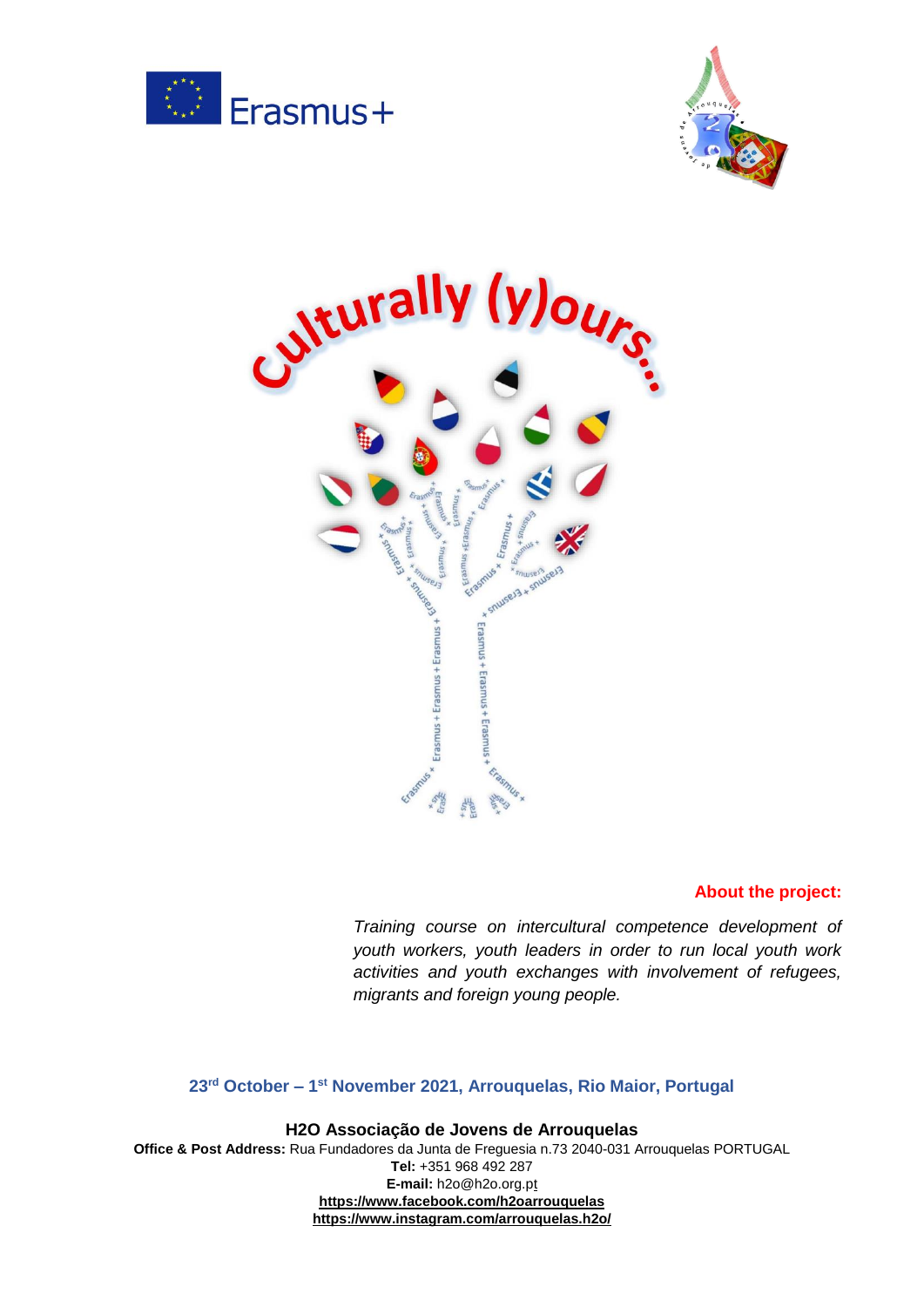### **Project Summary:**

Make the following definitions clear: culture, multicultural, intercultural, intercultural education.

How to handle the phenomenon of intercultural connections and strategies: intercultural differences, stereotypes, prejudice, discrimination.

How to support the development of intercultural competences of young people we work with based on their needs.

How to communicate properly based on the different communication codes and understand the behavioural norms, schemes and forms of young people from different cultural backgrounds.

How to prevent stereotypes becoming prejudice and discrimination and bullying young people with different cultural background e.g. being 2<sup>nd</sup> generations migrant or refugees.

How to avoid cultural challenges within intercultural teamwork and how to use its' values for successful cooperation locally and European level.

Make solid partnership in order to realise youth exchanges according to the proposals of Erasmus+ programme.

#### **The overall aim of the Training Course:**

To train youth workers, youth leaders to be able to work with different culturality young people, e.g. refugees, migrants, foreign kids or young people coming home from other countries and build up a successful intercultural team locally and European level. To recognise stereotypes, prejudices and prevent or stop social stigmatisation of young people with different cultural background. By using appropriate intercultural communication, being able to understand the communication and behavioural norms, schemes and forms of young people with different cultural background.



#### **23rd October – 1 st November 2021, Arrouquelas, Rio Maior, Portugal**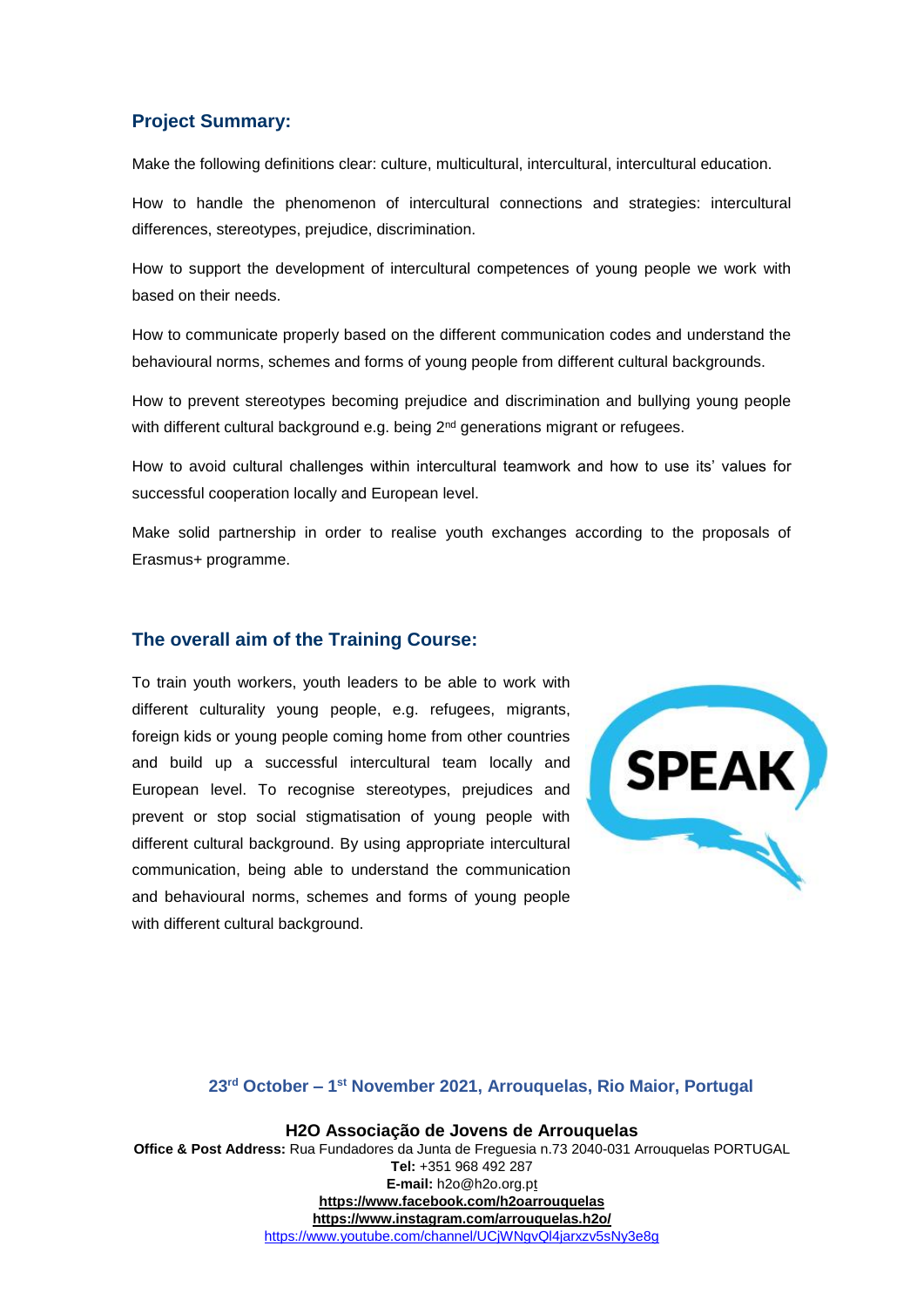# **Learning objectives of the Training Course are:**

- To get acquainted with cultural differences and its' impact on people's behaviour;
- To become multipliers of intercultural education and being able to adapt the knowledge and attitude of intercultural education for the needs of different target groups e.g. working with refuges kids, migrants kids, foreign young people, etc.;
- To be able to work with intercultural team of young people locally and European level;
- To develop youth work competences in order to be able to work with refugee, migrants and foreign young people or young people coming home from abroad;
- To explore typical challenges working with intercultural teams and to invent prevention strategies for challenging situations and how to adapt it according to the needs of different target groups;
- To improve efficient communication in different intercultural situations (e.g. education, business, private life);
- To deepen the knowledge on cultural dimensions as stereotypes and prejudices and its' influence on the intercultural cooperation;
- To be able to understand and analyse the different behavioural norms, schemes, forms of others cultures. To be able to "read" the messages based on the communication codes of other cultures;
- To be able to handle the possible misunderstandings and challenging situations in intercultural situations;
- To analyse the roles and negative consequences of stereotypes in the lives of young people;
- To explore the process how stereotype can become prejudice then discrimination in the intercultural connections;
- The influence of social stigma on the victims to explore the typical behaviour patterns of young people who are bullied because of belonging for certain groups e.g. refugees, 2<sup>nd</sup> generations of migrants, etc.

# **23rd October – 1 st November 2021, Arrouquelas, Rio Maior, Portugal**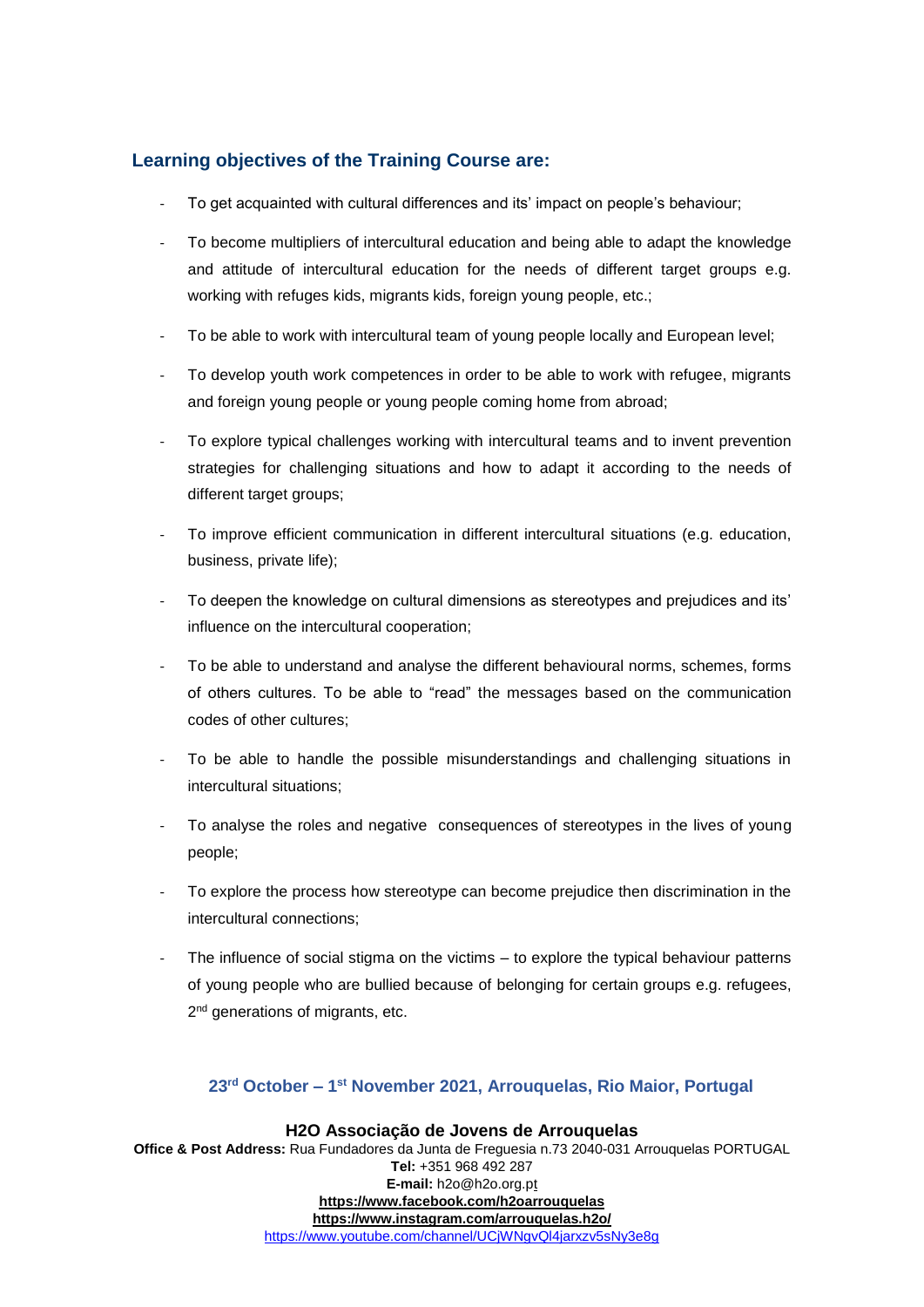To be able to prevent the influence of stereotypes, prejudices and discrimination in intercultural connections.

# **The methodology of the Training Course:**

The course is strongly based on experiential learning (learning by doing), with adequate time allocated for debriefing and reflection throughout the whole program as the process will be highly personal and aim for attitudinal changes therefore the reflection is very important part of the process (as the educational team is well aware of). Generally, the working methods will be rather non-formal and participative. The methods are chosen in a way to allow for a maximum of substantial learning effects, meet the needs of the group and encourage a high level of participation in a very unique way in the process of the training. It is very important to take the "real-life" cases and the experience of the participants, their organizations and from other youth workers and from the field. The working methods used this training are chosen so that to offer the possibility of equal involvement of each participant, every person being stimulated to dialogue and intercultural learning, to reflection and experiential learning, to activation of personal resources.

Our main goal is to build long term relationships between the participants and partners. The training has a draft program, but the activities will be constructed and adapted to group needs taking into account reactions of participants, their feedback, their expressed needs, their experience and the group process. The training includes the evaluation part which will consist of a questionnaire and will also be focused on process and reflection on information and methods used in training reported to personal experience and changes they can bring inside organization.

### **Who can participate in the Training Course:**

- Youth workers, youth leaders who directly work with young people with different cultural backgrounds e.g. refugees, migrants, foreign kids, young people coming home from other countries, minorities, etc.
- Youth workers, youth leaders who have already at least 1 international youth project experience, preferably youth exchange, or were already group leaders in youth



### **23rd October – 1 st November 2021, Arrouquelas, Rio Maior, Portugal**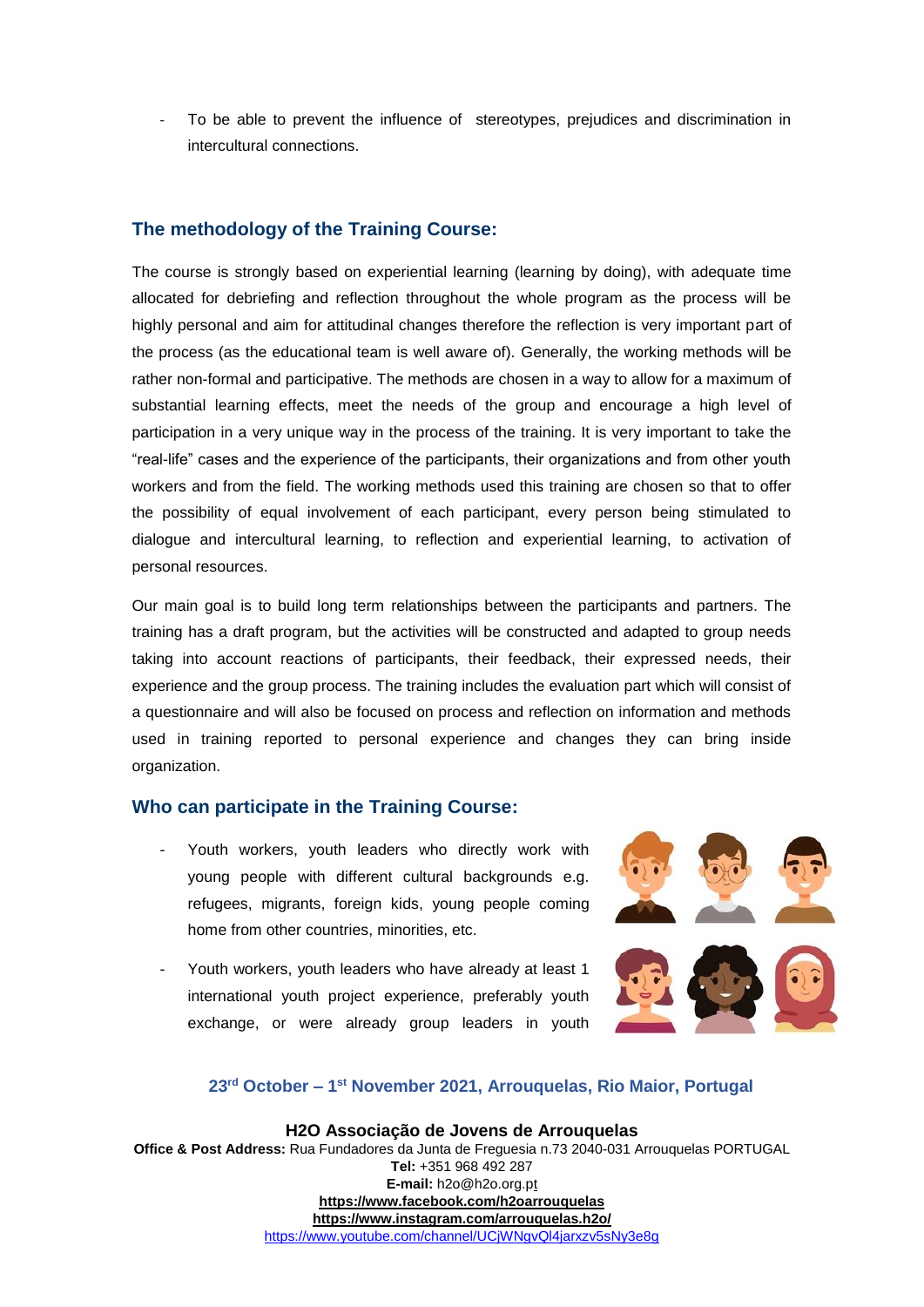exchange;

- Having organisational support to further cooperation;
- Ready to take part in the whole training course;
- To be able to communicate English language.

# **HOSTING & PARTNER ORGANIZATIONS**

The present Training Course is developed by H2O - Associação de Jovens de Arrouquelas in strong cooperation with our partners.



H2O is a non-profit organization in a small village main which aims and objectives are: promoting environmental awareness, active citizenship and participation, social inclusion, cultural diversity, non-formal education, solidarity and volunteerism, equality and raising the rural life awareness by local level initiatives. "H2O", focuses on supporting young people with geographical obstacles, such as those coming from rural areas, like Arrouquelas, aiming to show that the youth in the rural areas can and should have the same opportunities with those living in the urban areas.

#### **23rd October – 1 st November 2021, Arrouquelas, Rio Maior, Portugal**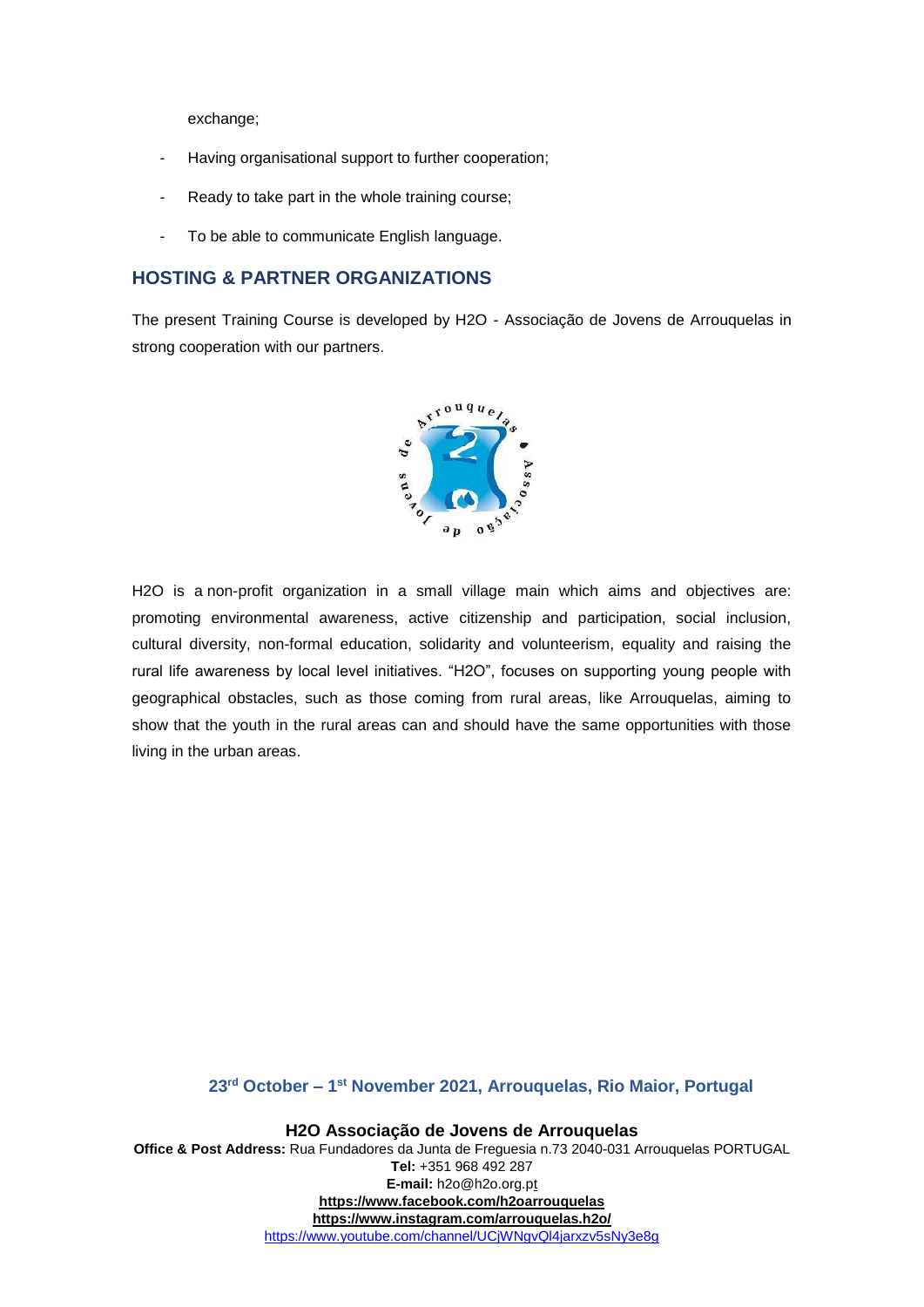|                                    | <b>Stowarzyszenie Inicjatyw</b>                | <b>POLAND</b>         |  |  |  |
|------------------------------------|------------------------------------------------|-----------------------|--|--|--|
|                                    | <b>Regionalnych</b>                            |                       |  |  |  |
|                                    | <b>Anazitites Theatrou</b>                     | <b>GREECE</b>         |  |  |  |
|                                    | <b>Momentum World CIC</b>                      | <b>UNITED KINGDOM</b> |  |  |  |
| DUTE                               | Dare to take your chance                       | <b>ROMANIA</b>        |  |  |  |
| UDRUGA GLUHIH                      | Udruga gluhih i nagluhih Nova                  | <b>CROATIA</b>        |  |  |  |
| <b>I NAGLUHIH</b><br>IOVA GRADIŠKA | Gradiška                                       |                       |  |  |  |
|                                    | <b>Rock Solid Foundation for International</b> | <b>NETHERLANDS</b>    |  |  |  |
|                                    | <b>Youthwork</b>                               |                       |  |  |  |
| <b>CIVE</b>                        | <b>Active Youth</b>                            | <b>MALTA</b>          |  |  |  |
|                                    | Seiklejate Vennaskond                          | <b>ESTONIA</b>        |  |  |  |
| STUDIO                             | <b>Studio Progetto Cooperativa</b>             | <b>ITALY</b>          |  |  |  |
| <b>PROGETTO</b>                    | <b>Sociale</b>                                 |                       |  |  |  |
| <b>JUBUK</b>                       | Jugend, Bildung und Kultur e.V.                | <b>GERMANY</b>        |  |  |  |
|                                    | <b>Unique Projects</b>                         | <b>LITHUANIA</b>      |  |  |  |
| Projects                           | YOPA - Fiatalok az Állampolgári                | <b>HUNGARY</b>        |  |  |  |
|                                    |                                                |                       |  |  |  |
|                                    | Részvételért Közhasznú Egyesület               |                       |  |  |  |
|                                    | <b>Comité de Liaison Diagonal</b>              | <b>FRANCE</b>         |  |  |  |

# **23rd October – 1 st November 2021, Arrouquelas, Rio Maior, Portugal**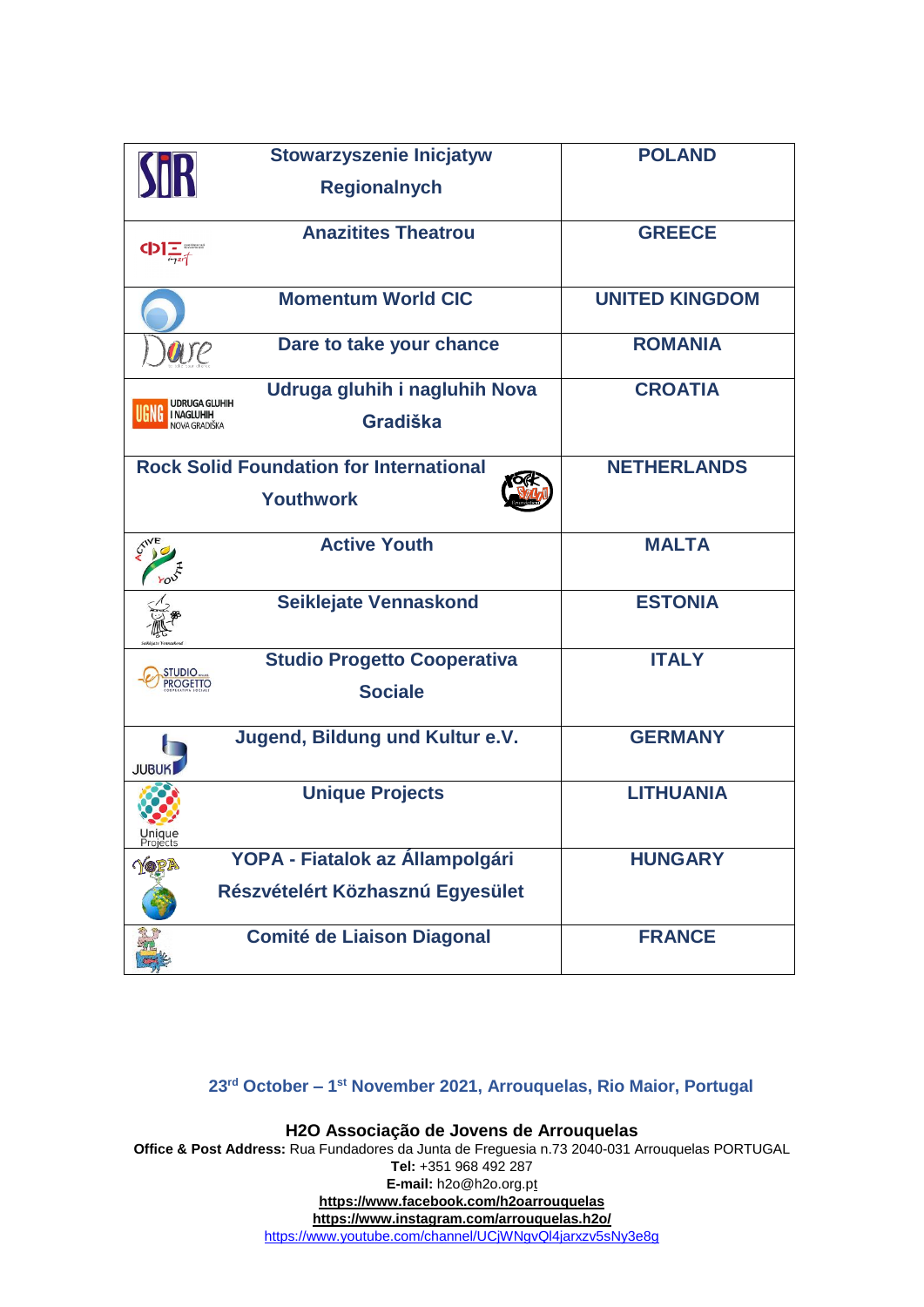**23rd October – 1 st November 2021, Arrouquelas, Rio Maior, Portugal**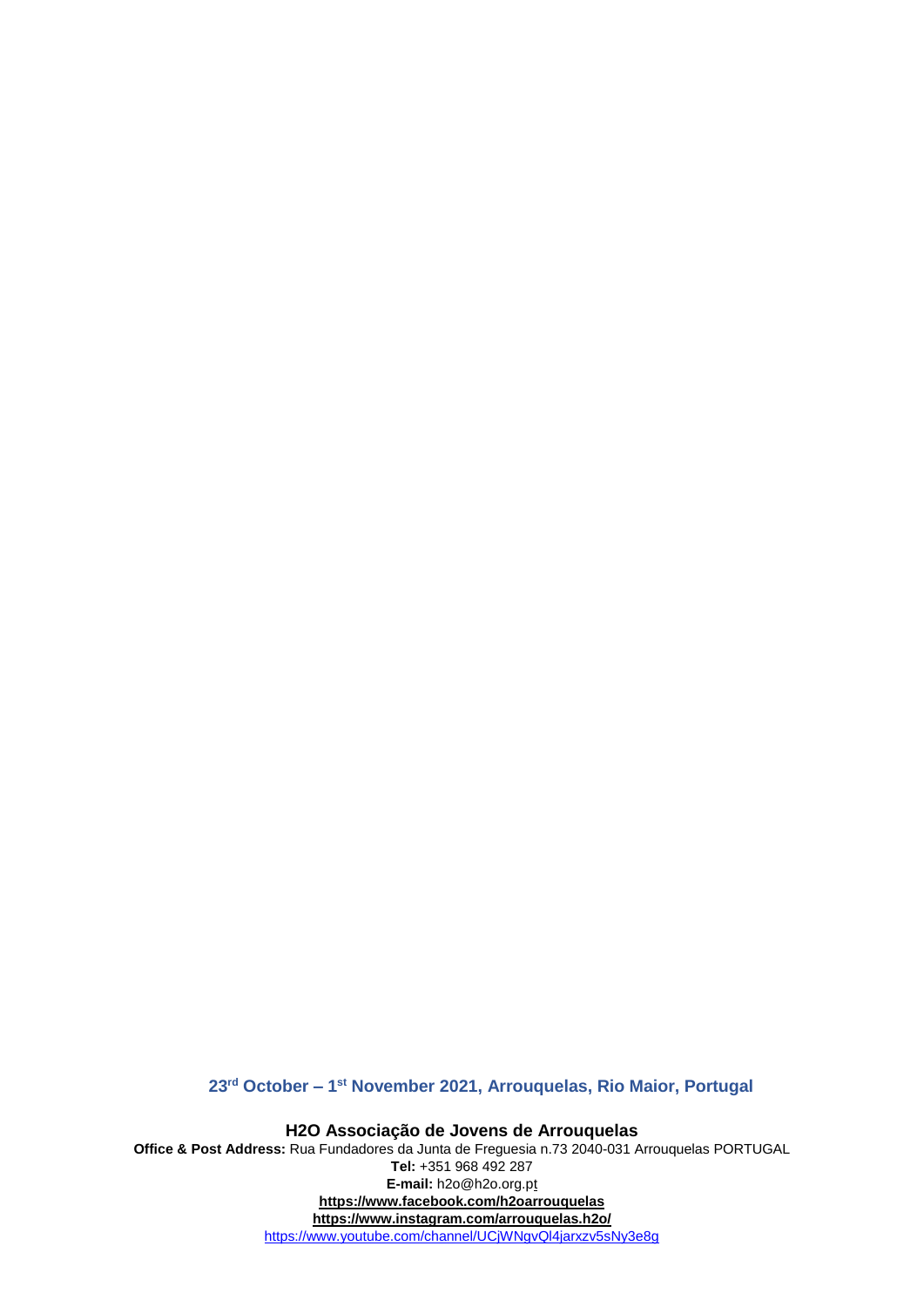

#### Preliminary programme:

| Hours              | Arrival day<br>17 September<br>2021 | Day 1<br>Getting to know<br>dav<br>18 September<br>2021               | Day 2<br>Day of<br>Introduction<br>19 September<br>2021                                                                                        | Day 3<br>Day of<br>intercultural<br>education<br>20 September<br>2021 | Day 4<br>Day of<br>intercultural<br>teams<br>21 September<br>2021                                                                                                         | Day 5<br>Day of<br>intercultural<br>communication<br>22 September<br>2021 | Day 6<br>Day of<br>intercultural<br>teamwork<br>23 September<br>2021 | Day 7<br>Day of Social<br>stigmas and its<br>preventions<br>24 September<br>2021               | Day 8<br>Day of<br>Intercultural<br>partnership<br>25 September<br>2021 | Departure day<br>26 September<br>2021 |
|--------------------|-------------------------------------|-----------------------------------------------------------------------|------------------------------------------------------------------------------------------------------------------------------------------------|-----------------------------------------------------------------------|---------------------------------------------------------------------------------------------------------------------------------------------------------------------------|---------------------------------------------------------------------------|----------------------------------------------------------------------|------------------------------------------------------------------------------------------------|-------------------------------------------------------------------------|---------------------------------------|
| 7.00<br>09.00      |                                     | Arrival of                                                            | breakfast                                                                                                                                      | breakfast                                                             | breakfast                                                                                                                                                                 | breakfast                                                                 | breakfast                                                            | breakfast                                                                                      | breakfast                                                               | breakfast                             |
| $09.30 -$<br>11.00 |                                     | participants<br>Registration and<br>accommodation                     | Official opening of<br>the training<br>course<br>Getting to know<br>each other                                                                 | Cultural identity<br>Multicultural -<br>intercultural                 | Working with<br>different<br>intercultural teams<br>using cooperative<br>learning techniques                                                                              | Values, Norms and<br>Emotions<br>Description.<br>explanation,             | Developmental<br>model of<br>intercultural<br>sensitiveness          | Stereotypes<br>and<br>prejudices: where<br>the perceptions<br>come from?                       | Partnership<br>through Erasmus+<br>programme                            |                                       |
| $11.00 -$<br>11.30 |                                     |                                                                       | Coffee break                                                                                                                                   |                                                                       | Role of youth                                                                                                                                                             | assessment                                                                | Intercultural                                                        |                                                                                                | Coffee break                                                            |                                       |
| $11.30 -$<br>13.00 |                                     |                                                                       | Group building<br>activities                                                                                                                   |                                                                       | workers, youth<br>leaders                                                                                                                                                 |                                                                           | teamwork                                                             |                                                                                                | Youth exchanges<br>and local youth<br>activities                        | οf<br>Departure<br>participants       |
| $13.00 -$<br>15.00 |                                     | Lunch                                                                 | Lunch                                                                                                                                          | Lunch                                                                 | Lunch                                                                                                                                                                     | Lunch                                                                     | Lunch                                                                | Lunch                                                                                          | Lunch                                                                   |                                       |
| $15.00 -$<br>16.30 |                                     | Welcome to the<br>participants                                        | Aim and<br>objectives of the<br>ТC<br>Programme and<br>methods of the<br>TC:<br>Learning needs<br>Erasmus+<br>programme and<br>Youthpass intro | Stereotypes-<br>prejudices-<br>discrimination                         | Working with<br>refugees, migrants,<br>foreign, or young<br>people coming<br>home from different<br>countries:<br>intercultural<br>challenges<br>prevention<br>strategies | Free afternoon                                                            | Cultural challenges<br>working<br>in<br>intercultural teams          | Social stigmas                                                                                 | Youthpass                                                               |                                       |
| 16.30-<br>17.00    |                                     | Coffee break                                                          | Coffee break                                                                                                                                   | Coffee break                                                          |                                                                                                                                                                           |                                                                           | Coffee break                                                         | Coffee break                                                                                   | Coffee break                                                            |                                       |
| 17.00-<br>18.30    |                                     | <b>Introduction</b><br>of<br>participants<br>Up<br>Warm<br>activities | Culture                                                                                                                                        | Aims and mission<br>of intercultural<br>education                     |                                                                                                                                                                           |                                                                           | The success and<br>values<br>of<br>intercultural<br>teamwork         | Prevention of social<br>stigmas<br>by<br>οf<br>recognition<br>stereotypes<br>and<br>prejudices | Final evaluation                                                        |                                       |
| 18.30<br>19.00     |                                     |                                                                       | Steam out groups                                                                                                                               | Steam out groups                                                      | Steam out groups                                                                                                                                                          |                                                                           |                                                                      | Steam out groups                                                                               |                                                                         |                                       |
| 19.30-<br>20.30    |                                     | Dinner                                                                | Dinner                                                                                                                                         | Dinner                                                                | Dinner                                                                                                                                                                    | Dinner                                                                    | Steam out groups<br>Dinner                                           | Dinner                                                                                         | Dinner                                                                  |                                       |
| 21.00-             |                                     | Social evening                                                        | International<br>evening                                                                                                                       | Traditional dance<br>and folk<br>music<br>evening                     | Movie evening                                                                                                                                                             | Treasure<br>hunting<br>evening                                            | Fairytale evening                                                    | Traditional games<br>evening                                                                   | Farewell evening                                                        |                                       |

#### **H2O Associação de Jovens de Arrouquelas**

**Office & Post Address:** Rua Fundadores da Junta de Freguesia n.73 2040-031 Arrouquelas [PORTUGAL](https://www.google.com/maps/dir/?api=1&destination=39.257613400018%2C-8.894537166674&fbclid=IwAR05A0TYoK6Z4CU0cDjG6ckxYzLtgXiPzLWriYsmzi6AAnuUW6UQ0eF5uUA) **Tel:** +351 968 492 287 **E-mail:** [h2o@h2o.org.pt](mailto:vcs_contact@yahoo.com) **<https://www.facebook.com/h2oarrouquelas> <https://www.instagram.com/arrouquelas.h2o/>**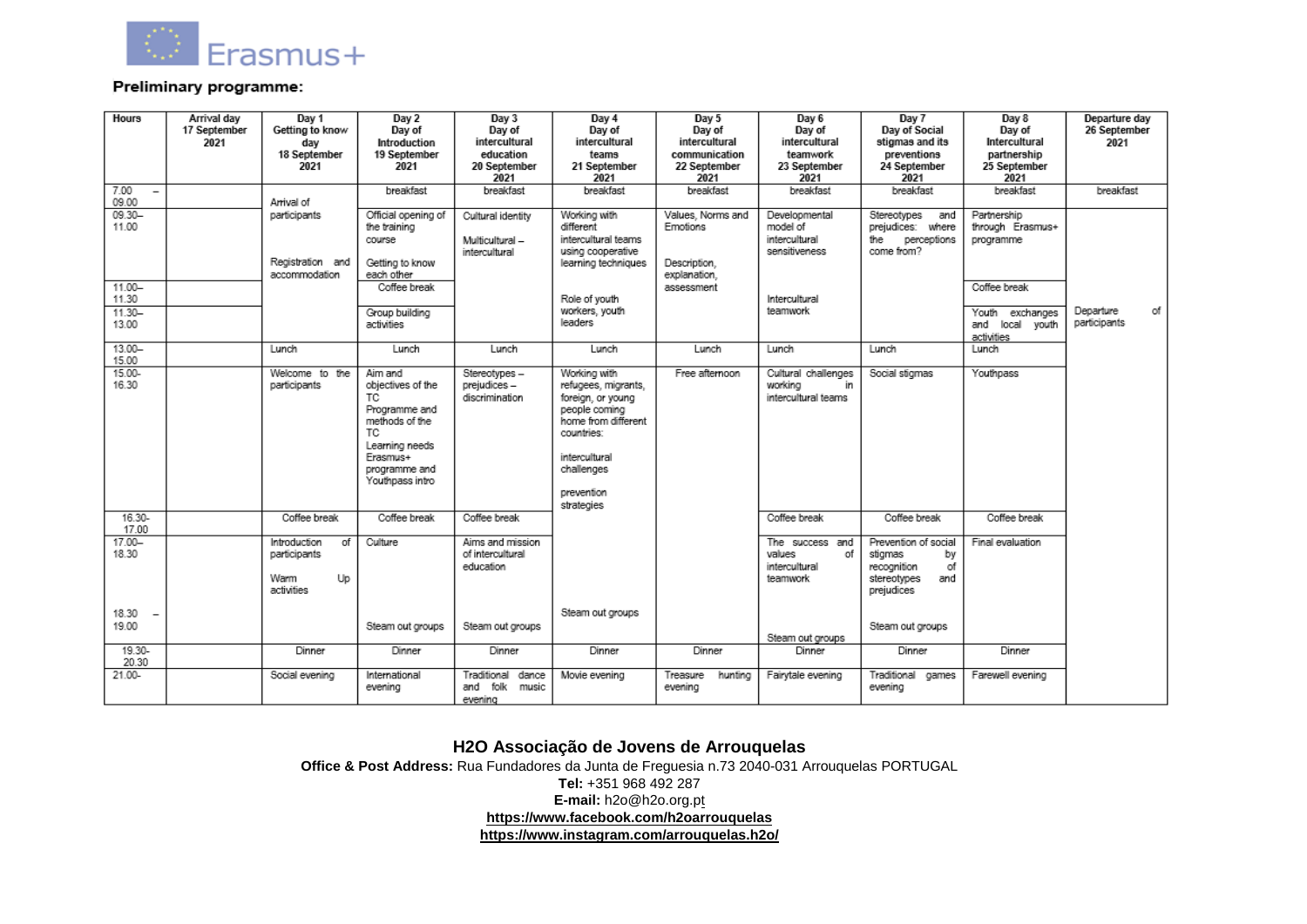

### Preparation for the Training Course:

- Be prepared to be able to present your organisation and their experiences to work with refugee and migrants youth!
- Be aware of the cultures of migrants and refugees in your local community first of all and in national level. Being able to give some information about it.
- Be aware of the migration situation of your country such as hosting migrants and refugees from other countries and becoming migrants and refugees from your country.
- Being able to present some youth work methods, tools and project on behalf of your organisation and based on your experiences if you have any regarding to dealing with stereotypes and prejudices and supporting the integration of refugees and migrants youth.
- Explore the needs and interests of your target groups in order to invent new youth exchanges and trainings together during the Training Course.

### Financial conditions:

The food and accommodation will be provided and paid by the organizers. The travel reimbursement will be done in the end of the project. Travels costs will be reimbursed by bank transfer after the course.

**IMPORTANT: This training has no fee. We do not authorize partners ask fee for participants take part in the training, our organization don't agree with this practice. We don't take part in project where fee is asked, and we never ask fee from our participants. Thanks for your understanding!**

#### **23rd October – 1 st November 2021, Arrouquelas, Rio Maior, Portugal**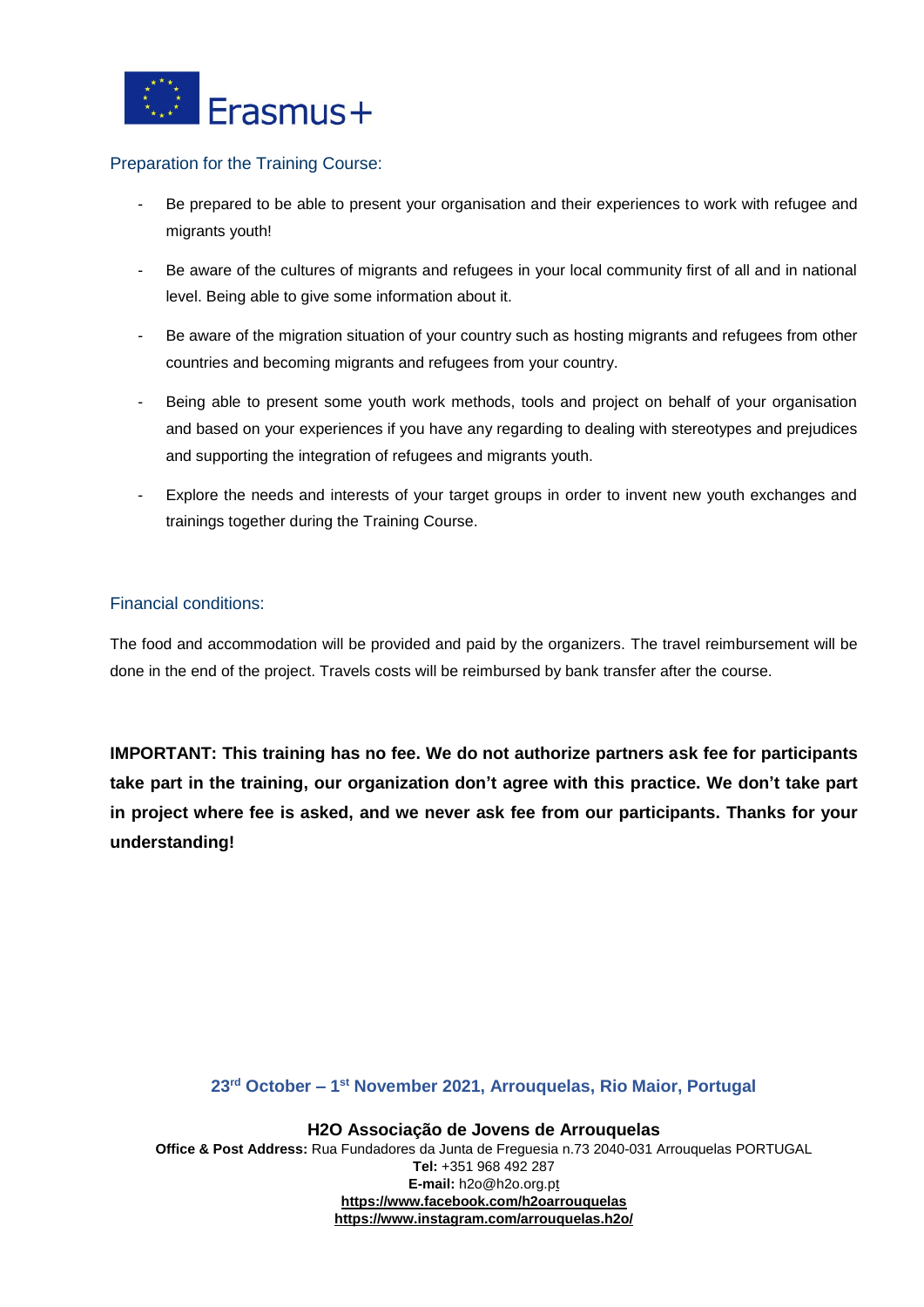# **What to bring list?**

- Medicines if you need them (anti-allergy pills, pain killers, aspirin etc.);
- Your passport or ID card;
- Your EU insurance card;

- All your travel tickets (if you want the reimbursement; for what concerns the flight ticket, remember to keep the boarding pass \* "A boarding pass is a document provided by an airline during check-in, giving a passenger permission to board the airplane for a particular flight. As a minimum, it identifies the passenger, the flight number, and the date and scheduled time for departure. In some cases, flyers can check in online and print the boarding passes themselves");

- Any music you like especially music in your own language;
- Swimming suits if you want to jump to the Atlantic Ocean;
- National snacks, drinks, easy food, specialties for intercultural evening;
- Introduction of your organizations: please bring some introduction materials about your organization;
- Other stuff you might need (camera/film, toilet things, etc.)

### Measures to prevent the spread of COVID-19:

Especially during Pandemic, we will follow the commonly accepted regulations together with our partners during the Activity:

- We will collect lists with names, addresses and telephone numbers of all participants and we will keep these at least 4 weeks after the project ends. - We will provide 1,5m distance to other persons, exceptions are possible if this is really necessary due to pedagogical reasons.

- We will set up and agree on a hygiene and safety concept including regulations for cases of COVID illness and COVID suspicion such as ways of communication and information, possibilities of isolation of persons, etc.

- Air the rooms every two hours.
- Daily cleaning of contact surfaces like door handles, sanitation, etc.
- No buffet during Pandemic.
- Liquid soap and paper towels will be provided at all sinks.

### **23rd October – 1 st November 2021, Arrouquelas, Rio Maior, Portugal**